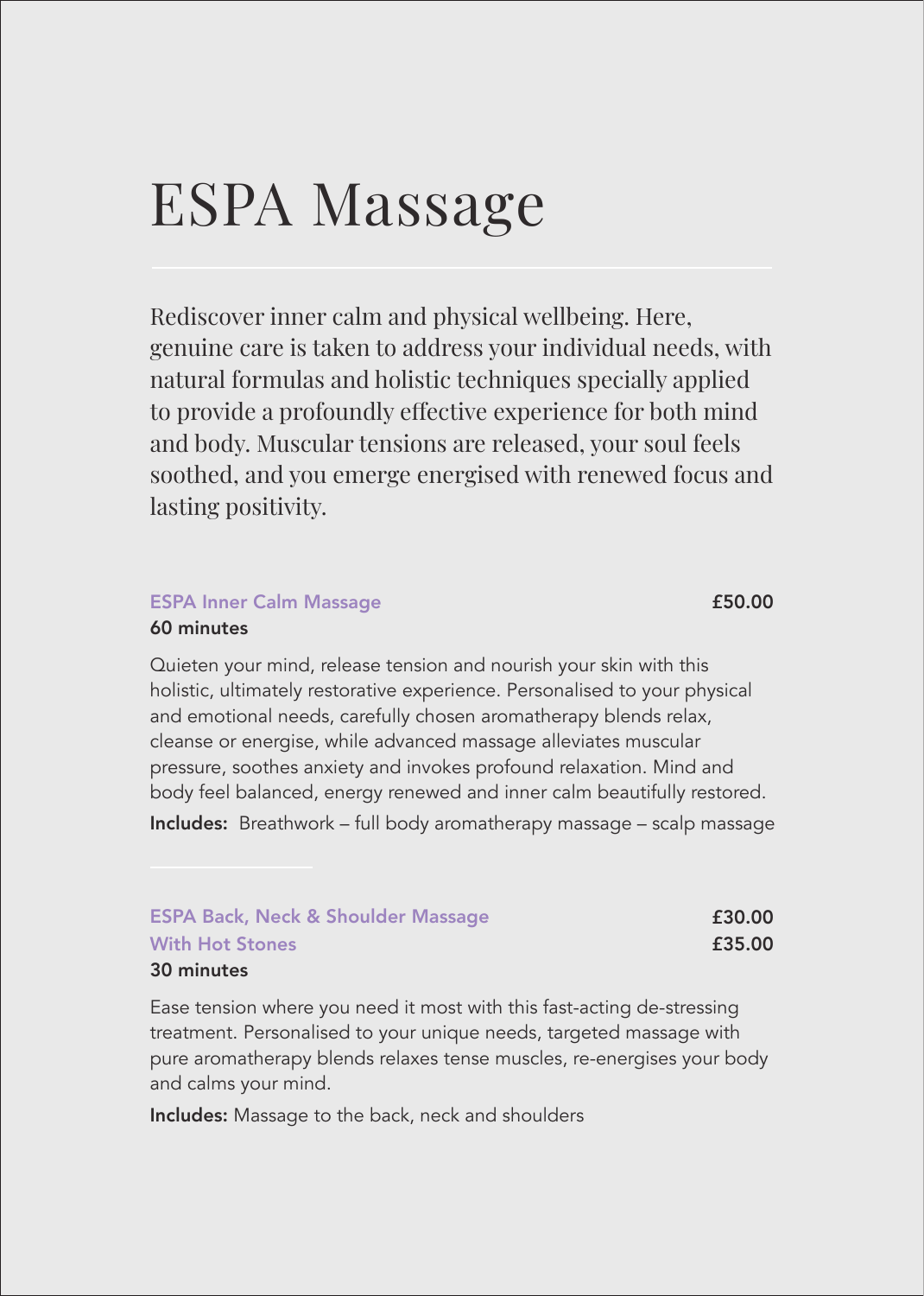#### ESPA Hot Stone Massage **ESPA** Hot Stone Massage **£60.00** 75 minutes

Discover lasting relaxation for mind and body with this aromatherapeutic treatment. Tailored massage with hot stones unravels persistent muscular tightness and discomfort while pure, aromatic essential oils encompass the mind to relieve stress, recharge spirits and leave you feeling rejuvenated.

Includes: Full body aromatherapy massage with hot stones – scalp massage

### $\left(\mathrm{H}\right)$

#### ESPA Muscle Reviver **2008 ESPA Muscle Reviver 2008** 60 minutes

Relax and revive body and mind with this multi-targeted massage. Instantly alleviate tension with this powerful yet soothing treatment focusing on the back, face and scalp. Using personally selected essential oils, persistent tension in the back is eased, skin looks re-energised, and a positive mindset is restored.

Includes: Back massage – facial massage – scalp massage



#### Mind, Body & Soles **£45.00** 60 minutes

A much-loved treatment here in the salon for clients. With an extra 15 minutes added a full back massage is now included.

Includes: Foot scrub and massage, Oriental Scalp Massage and a deeply relaxing back, neck and shoulder massage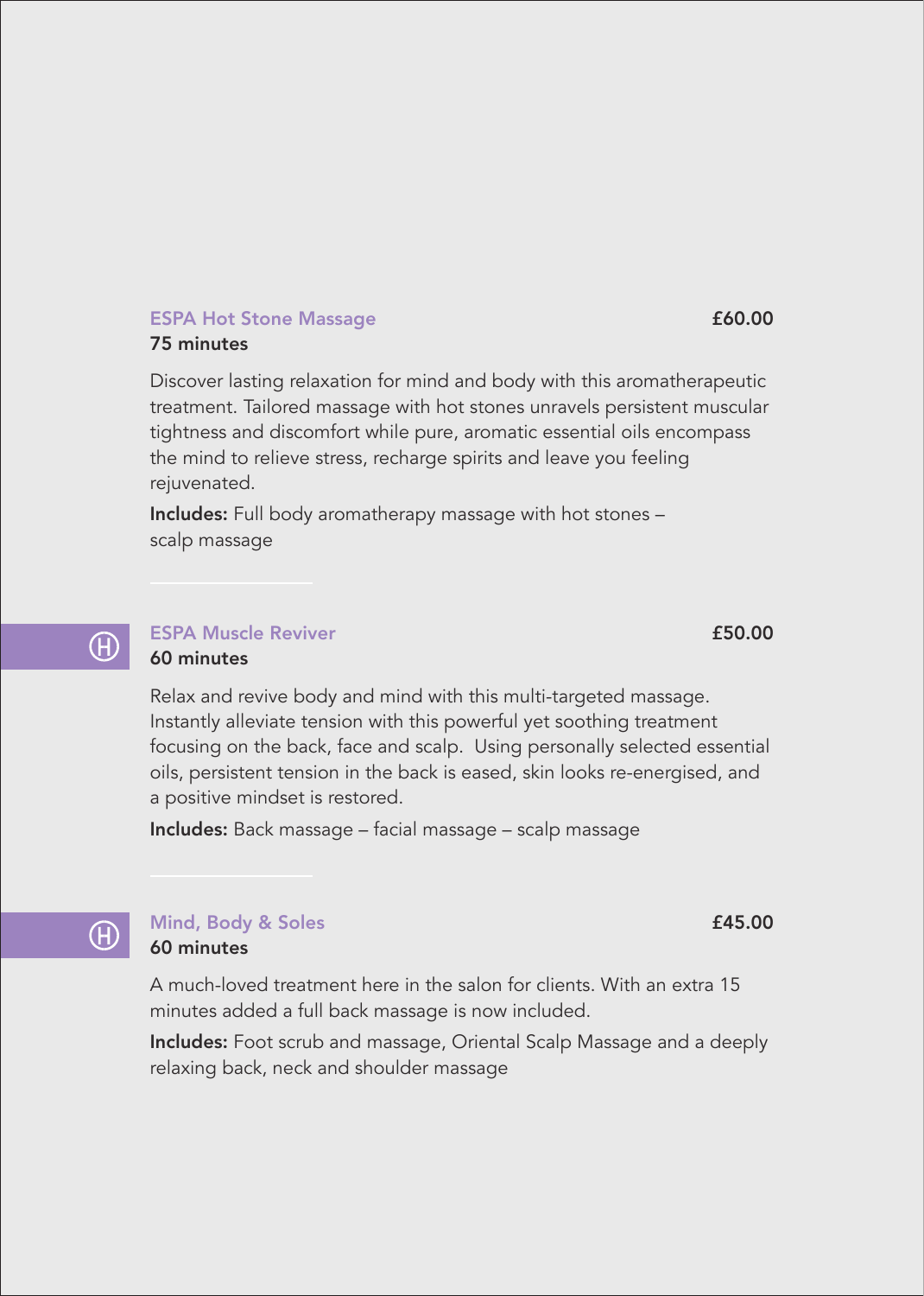# ESPA Body Treatments

Guided entirely by your personal needs, expect instant and long-lasting results from these profoundly renewing rituals. Unique in every sense, they make use of nature's most powerful and effective actives and oils, coupled with innovative techniques from our expert therapists. Your body feels rebalanced, and skin's natural beauty is restored.

#### ESPA Back, Face & Scalp Treatment **ESPA Back, Face & Scalp Treatment**  $\mathcal{F}$ With Hot Stones **E80.00** 90 minutes

Unravel tension, instantly boost your complexion and restore inner calm with our most renowned treatment. Targeted massage techniques combine with the purest aromatherapy oils and a highly-personalised facial helping you to look and feel your very best – restored, de-stressed and beautifully radiant.

Includes: Back exfoliation – back massage with or without hot stones – Inner beauty facial – scalp massage

#### ESPA Pre-Natal Relax & Restore

| 60 minutes | £50.00 |
|------------|--------|
| 90 minutes | £70.00 |

Nurture your changing body and calm your mind with this beautifully comforting treatment. Personalised to your needs and stage of pregnancy, the purest, most gentle formulas smooth and nourish skin while expert massage soothes tight, tender muscles and invokes a state of blissful relaxation.

Includes: Back exfoliation – focused body massage – scalp massage